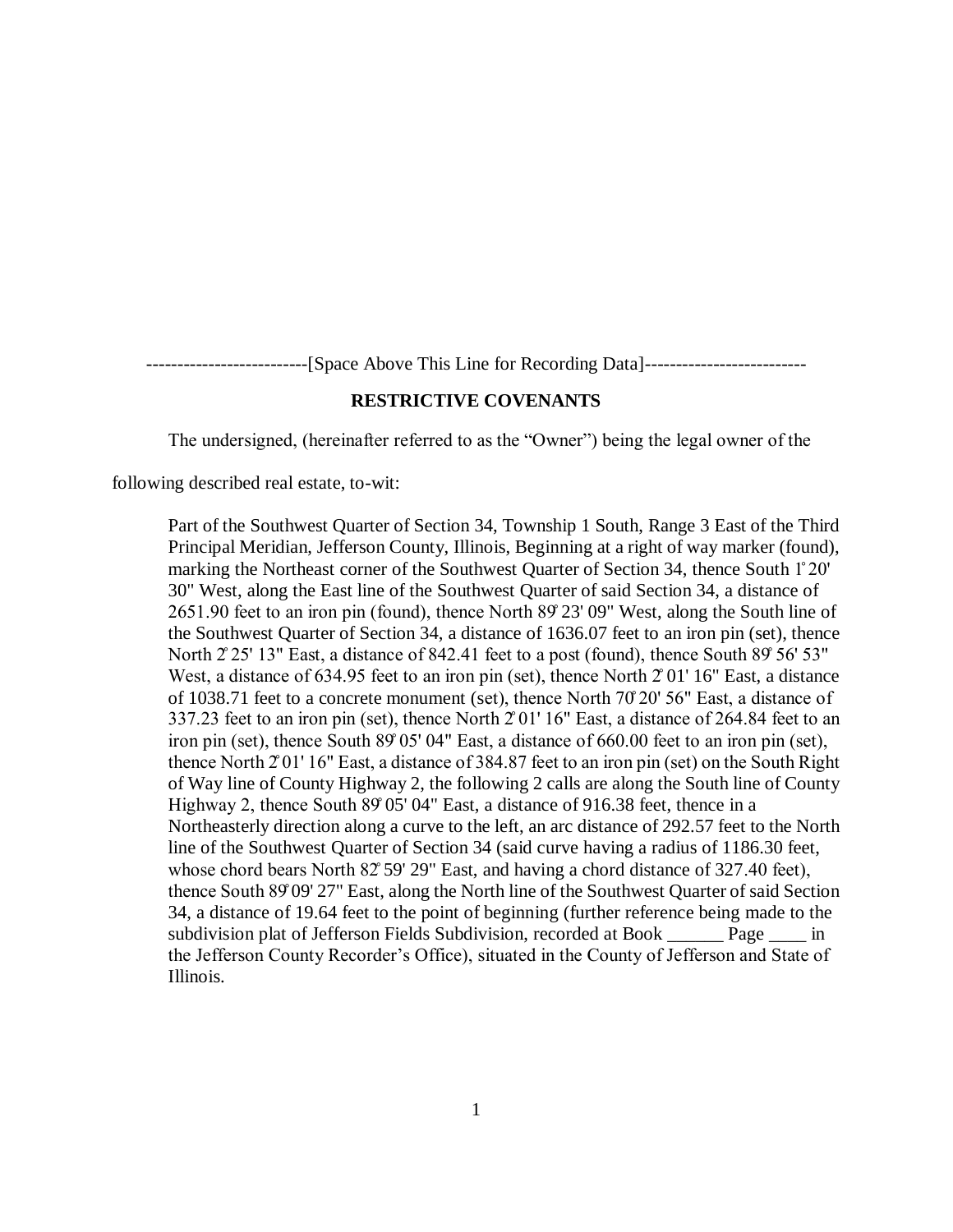(hereinafter referred to as the "premises"), does hereby establish and set forth the following restrictions covering the premises, to-wit:

## **RECITALS**

**Whereas**, each and every one of these covenants, conditions, reservations and restrictions (which said terms in the context of this instrument shall be deemed interchangeable) is and all are for the benefit of each owner of each and every parcel or subdivided lot of the premises described herein, or any interest therein, and shall inure to and pass with each and every parcel or subdivided lot of said premises, shall run with the land, and shall bind the respective successors in interest of the present owner thereof; and;

**Whereas**, it is the intent of the undersigned to subdivide and develop the premises within the context of a general plan and scheme of development whereby persons may purchase one (1) acre or larger subdivided lots of the premises for construction and development of single family residences.

**Now therefore**, the following restrictions are hereby established:

## **RESTRICTIONS**

**1. Setback Lines:** Any and all buildings and structures built on the premises shall be set back a minimum of 30 feet from the front lot line and 30 feet from any side or rear lot line. This restriction shall not apply to fences.

**2. Off Street Parking and Driveways:** Off street parking shall be required in sufficient amount to allow a person owning a subdivided lot of the premises to park any and all motor vehicles reasonably anticipated to be regularly parked on such part of the premises. A person owning a subdivided lot of the premises shall provide a private driveway off of the private road to that person's property for purposes of serving such subdivided lot. All private driveways shall, at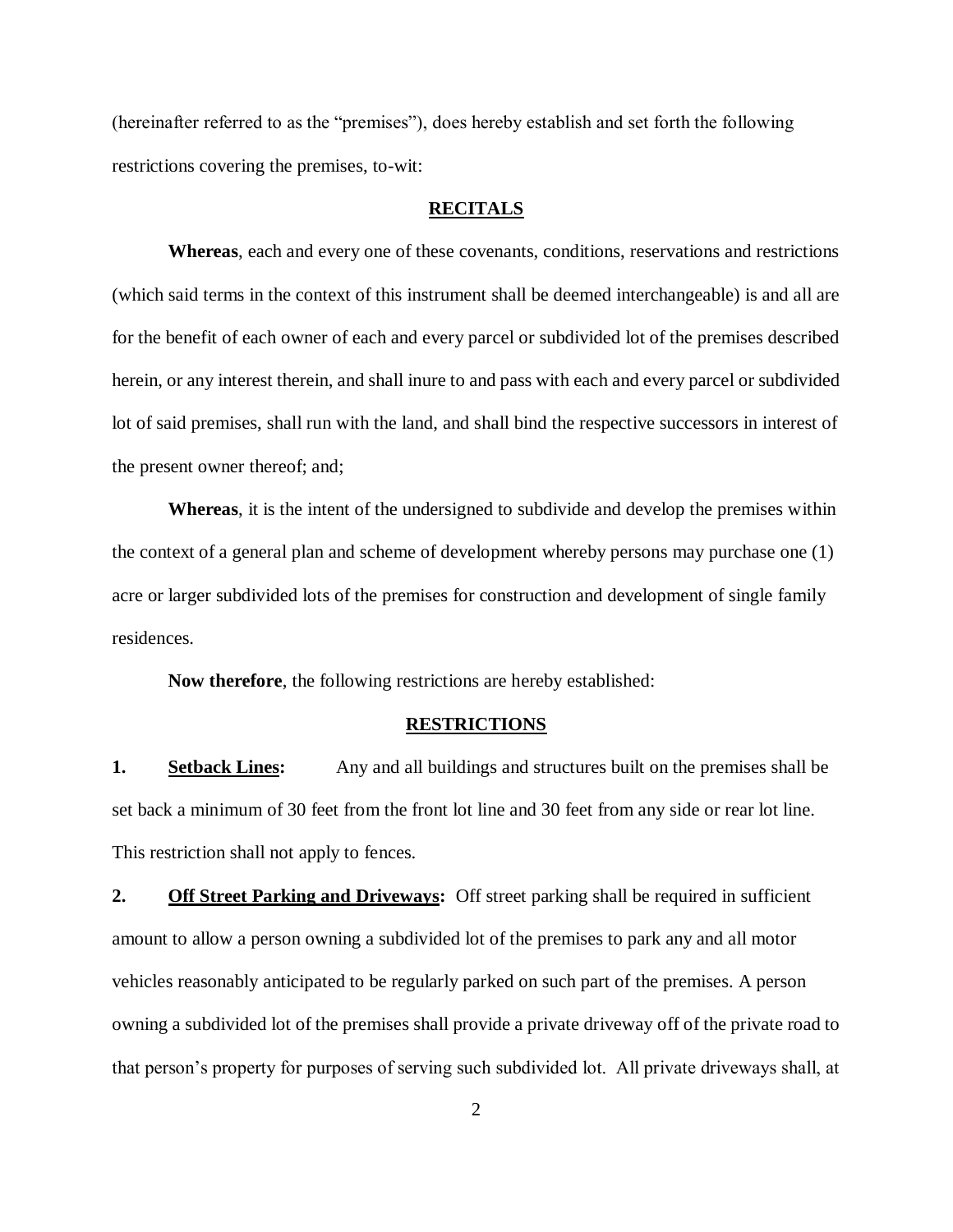a minimum, be constructed of white gravel sufficient to support vehicular traffic; however, a person owning a subdivided lot may construct the private driveway serving such lot of concrete, asphalt or A-3 chip and oil materials.

**3. Homes and Residential Structures:** Any and all buildings and structures intended to be used for or actually used for residential purposes on the premises:

A. Shall not be constructed of asbestos siding, roll siding or concrete block.

B. Shall be completed within one (1) year of the commencement of

construction of such building or structure;

C. Shall have a minimum square footage of fifteen hundred (1,500) square feet, which exclusive of porches, garages, basements, carports, storage buildings, and screened in porches.

D. Shall not be duplexes, triplexes, or other multiple-dwelling unit structures;

E. Shall be supplied with proper sanitary and sewage facilities, public utilities, and public water service; and,

F. Shall be property landscaped and seeded to grass.

**4. Sanitary Sewer Service**: Each subdivided lot of the premises, at a minimum, shall be served by proper sanitary and sewer services as follows:

A. A sand filter capable of adequately treating the sewage anticipated to be produced on the subdivided lot of the premises, excluding sewage or waste created by animals, to a standard of noncontaminated water as defined by the Illinois Environmental Protection Agency.

B. Appropriate service lines and sewage system allowing the discharge from the sand filter to flow into an open ditch or drain. Said ditch or drain shall carry such discharge away from the residential structures in to the natural drainage of the premises.

3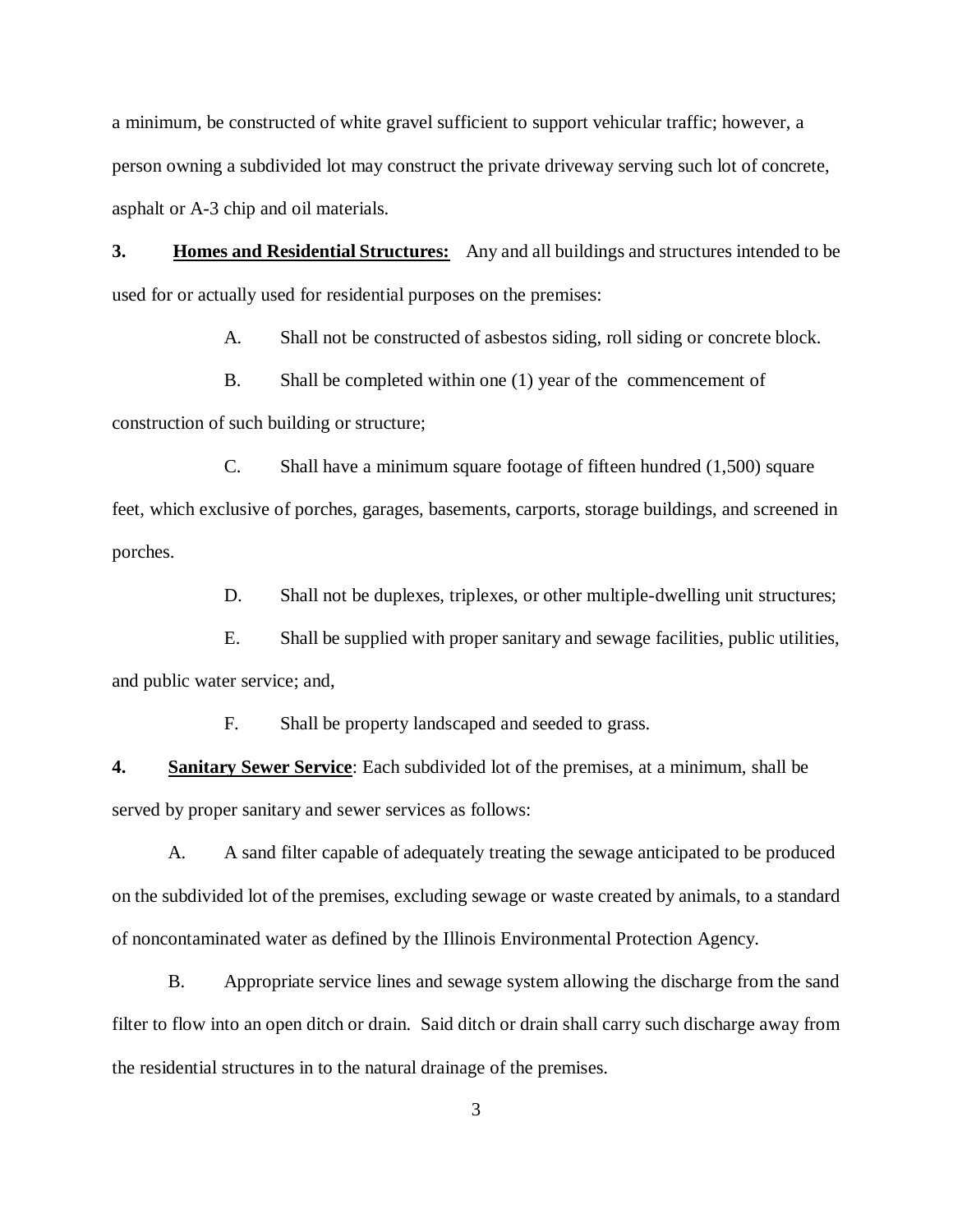C. Septic tanks shall not be placed on the premises.

D. Sewage and waste created by animals shall be properly disposed of in a conservationally sound manner, and pending disposal, shall be kept in compost piles at least seventy-five (75) feet from any subdivided lot line.

E. No mobile homes shall be allowed on the premises. Except as allowed under Paragraph 14 below, no prefabricated residential structures or modular homes shall be allowed on the premises. No temporary structure, camper, motor home, tent, garage, or outbuilding shall be used as a residence for longer than ten (10) days. No basement (in earth) homes shall be constructed on the premises.

**5. Lot Size**. The premises shall not be subdivided into lots or parcels of a total area of less than one (1) acre.

**6. Drainage:** No person shall alter or unreasonably restrict or unreasonably increase the natural flow and drainage of surface water runoff. This provision is not intended to restrict the reasonable and conservationally sound construction of ponds, drains, drainage ditched, or other water reservoirs.

**7. Use of the Property:** The premises shall be used only for:

A. Single-Family Residential purposes, which shall be defined as a group of 8 or fewer persons living in a single structure.

B. A person owning a subdivided lot of the premises on which a single family residential structure has been constructed may also construct a maximum of two (2) accessory buildings, exclusive of a garage attached to the residential structure. Such accessory building(s) shall not exceed three thousand six hundred (3,600) square feet in the aggregate, and no single accessory building shall exceed two thousand four hundred (2,400) square feet in size.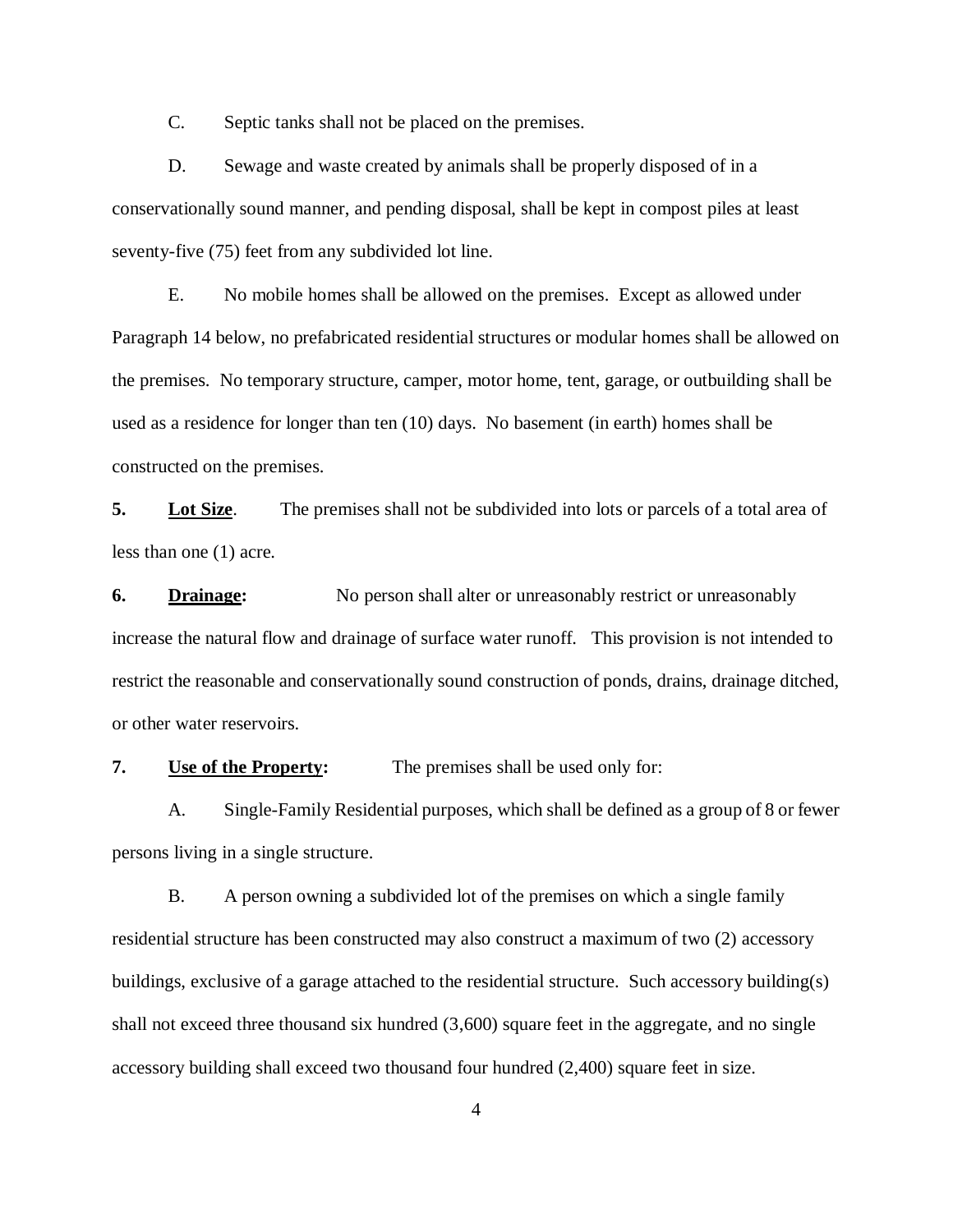C. The premises shall not be used for commercial or business purposes.

**8. Livestock and Animals:** No animals, swine, poultry or other livestock shall be allowed on the premises, except:

- A. Four (4) or fewer domestic pets (dogs, cats and similar domesticated pets) or any breed per subdivided lot of the premises;
- B. Two (2) or fewer horses or any breed per one (1) acre of the premises, whether or not subdivided, provided that the horses are properly stabled in outbuildings or barns, and are property fenced in pastured areas. However, in no event shall the number of horses per subdivided lot of the premises exceed twelve (12) regardless of the area, size or acreage of the subdivided lot.

**9. Garbage.** No person shall dump, place, fill, or allow to accumulate for longer than thirty (30) days any garbage, refuse, trash, junk, debris, junk, unmovable or inoperable motor vehicles. All garbage, trash or refuse shall be kept in sanitary containers pending removal from the premises. Any and all incinerators or disposal equipment shall be kept in a clean and sanitary condition. No person shall operate a landfill, private or public, for the disposal of waste materials, garbage, debris or refuse whether generated on the premises or elsewhere. No person shall allow the growth of noxious weeds. With regard to yards immediately surrounding homes and other structures, no person shall allow grass to grow in excess of twelve (12) inches in height.

**10.** Severability: Invalidation of any one of these covenants by judgment or court order shall in no way affect any of the other provisions which shall remain in full force and effect.

**11. Term:** These covenants shall run with the land and shall be binding on all parties owning subdivided lots or parcels within the premises, and all persons claiming under them, for a term of 25 years from the date of recording, at which time said covenants shall be automatically extended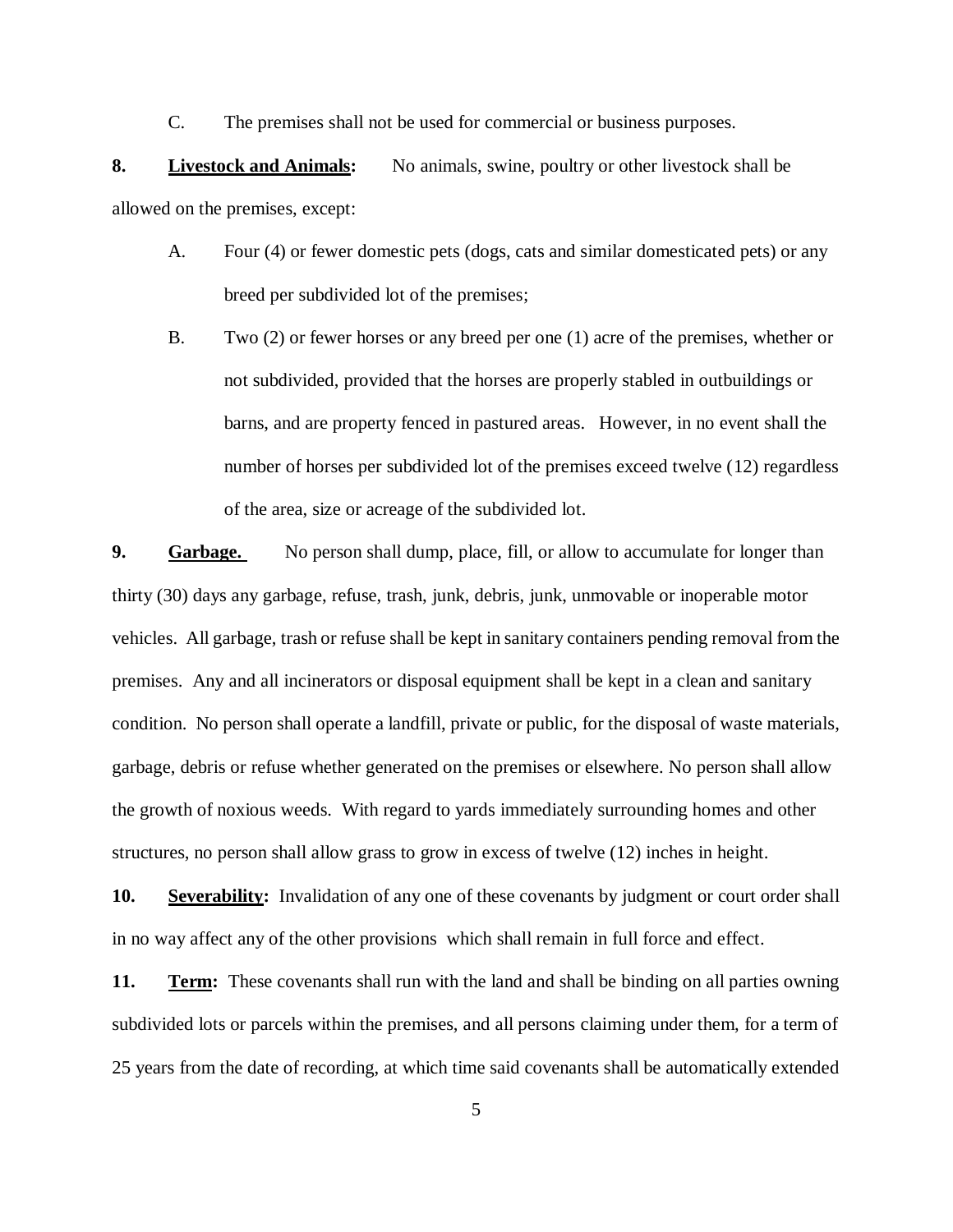for successive periods of ten years unless, by a vote of at least seventy (70%) percent of the owners of subdivided lots or parcels within the premises, it is agreed to change, release or amend said covenants in whole or in part. Any changes in the provisions of this indenture shall be evidenced in writing and by the recording of the same in the proper office.

**12. Remedies and Enforcement:** Any person benefitted hereunder shall have the right to proceed at law or in equity to compel compliance with the terms hereof or to prevent the violation or breach of any of them or to recover damages for such violation. The prevailing party in any such suit brought in a court of competent jurisdiction for purposes of enforcement of these covenants shall be entitled to recover his costs and attorney fees incurred in such suit, whether such person is the defendant or the plaintiff.

**13. Architectural Committee:** An Architectural Committee is hereby formed for the purpose of maintaining compliance with these restrictions and maintaining the general character of the premises. Said Architectural Committee shall review and approve or deny any and all site plans for the construction of any structure, home, building, garage, accessory building or outbuilding. The Architectural Committee shall initially consist of three (3) members who shall serve for a term of three (3) years from the date of recording of this instrument in the Jefferson County Recorder's Office. The initial members shall be Thomas York, William York and Amy Pyle**.** At the end of said three (3) year term, the owners of the premises may convene after mailing written notice to each record owner of the premises (addresses to be determined by the last available tax bill on file with the Jefferson County Supervisor of Assessments Office), and at such meeting may elect new members by simple majority vote of those owners present to the Architectural Committee, who shall serve for a period of three (3) years, after which this process shall repeat.

6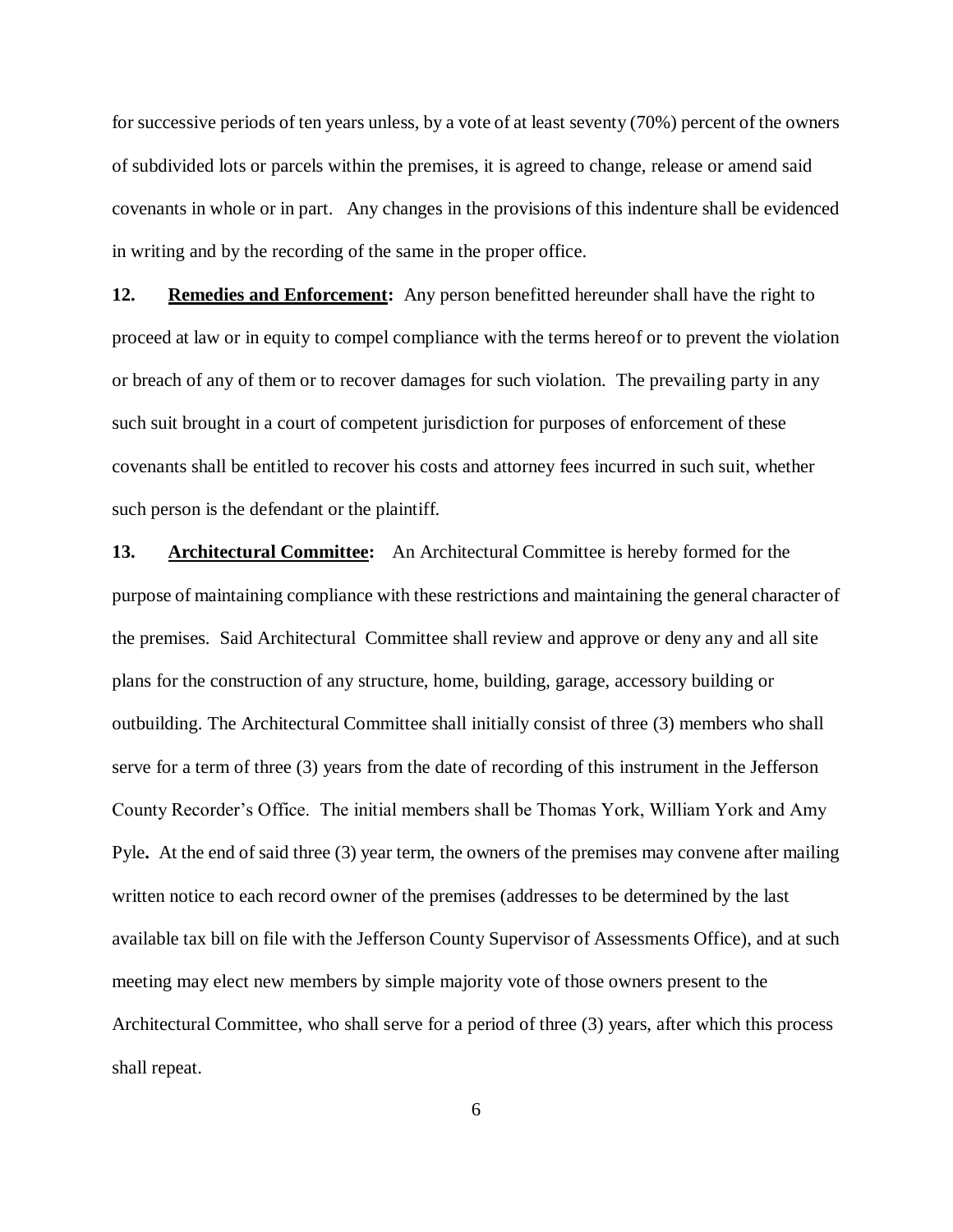**14. Site Plan Approval**: Prior to any construction of any building, home, or structure, a person desiring to construct any such building, home, or structure, whether a house, building, barn, garage, or out-building, such person shall file a site plan with the Architectural Committee for review. Said site plan shall depict:

A. northpoint;

B. scale;

C. date;

D. Boundaries of the property involved;

E. Location of all public and private easements and utility and water lines, and existing streets;

F. Topography of the project area with contour intervals of five feet or less unless waived by the Architectural Committee;

G. Location of culverts, drains, ditches and other drainage mechanisms;

H. Location of sanitary/sewer lines; and,

I. Location, size, and character of proposed project and proposed structures; and,

J. The name, telephone number and address of the person proposing the site plan.

The Architectural Committee shall review the site plan and shall hold a hearing within twenty (20) calendar days or receiving the site plan, and shall serve certified mail notice stating the date, time and place of such hearing upon the person proposing the site plan at that address stated on the site plan as required under subparagraph J above, which such notice shall be the only notice required. The person proposing the site plan shall appear before the Architectural Committee and submit himself or herself for questions. Failure to appear shall result in denial of the site plan. The Architectural Committee shall, in its sole discretion, approve or deny the site plan within ten (10)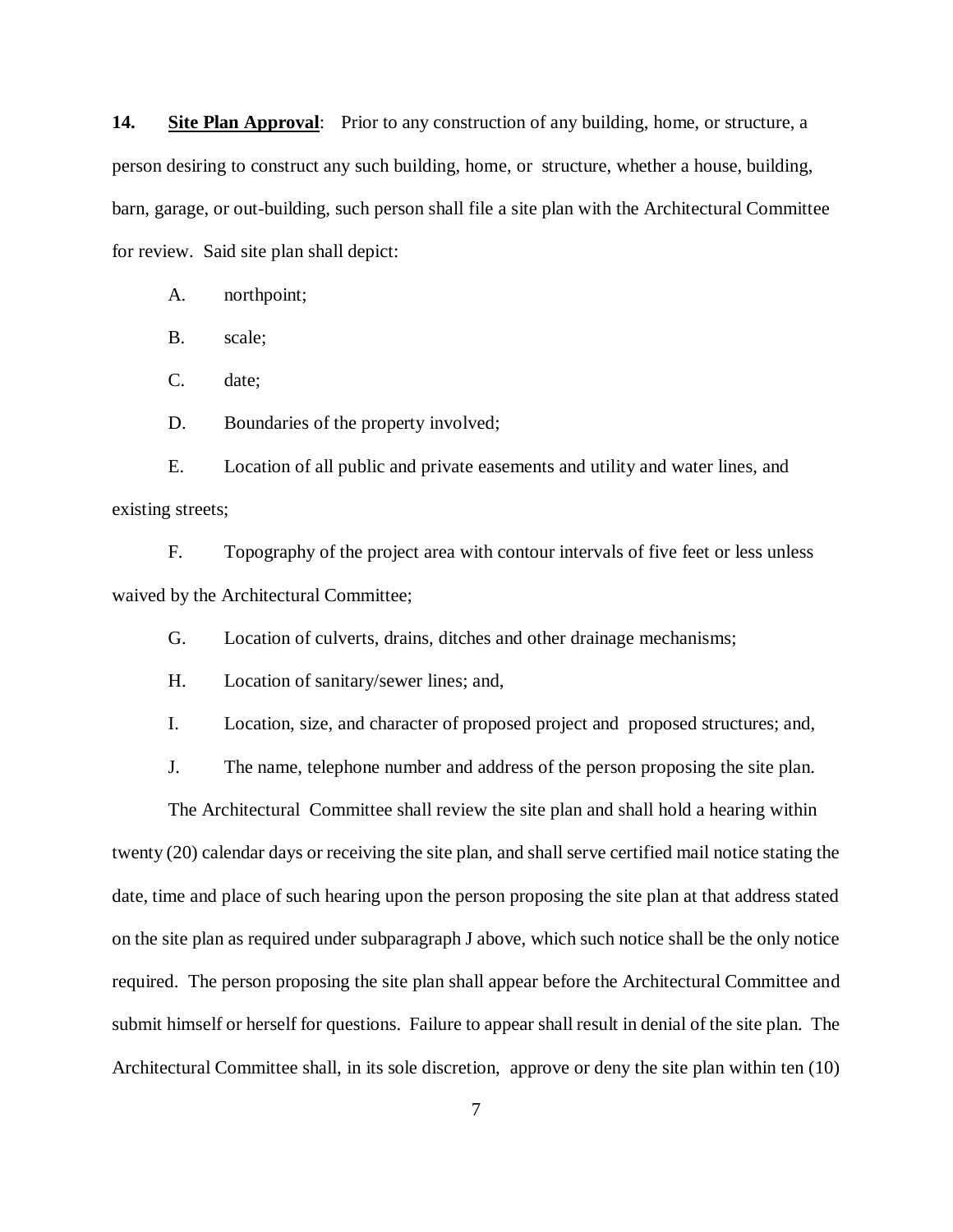days of said hearing. Said approval or denial of such site plan shall be in writing, unless waived by the person proposing the site plan, and shall explain the reasons for the denial or approval. An approval or denial shall be based on the site plan's conformance with these restrictions, the general health, safety, and welfare of the owners of the subdivided lots of the premises, and the conformance of the site plan with the general character of the surrounding properties.

The Architectural Committee shall deny any and all site plans proposing the construction of prefabricated or modular homes unless the person proposing the site plan adequately demonstrates to the satisfaction of the Architectural Committee:

- A. That the prefabricated structure conforms to the standards of "stick built" wood homes; and
- B. That the prefabricated structure will not depreciate the general character of the surrounding properties; and
- C. That the prefabricated structure will not materially diminish the value of the surrounding properties.

**IN WITNESS WHEREOF**, this Restrictive Covenants document has been executed on the date set forth below.

The undersigned, Thomas L. York, President of Compass West, Inc., an Illinois corporation, being the managing member of Compass Field, LLC., being first duly sworn, hereby affirm that as of the \_\_\_\_\_\_ day of \_\_\_\_\_\_\_\_\_\_\_, 2003 and is the sole owner of the premises described herein.

Compass Field, LLC.

 $By:$ 

Thomas L. York, President of Compass West, Inc., an Illinois corporation, its sole member